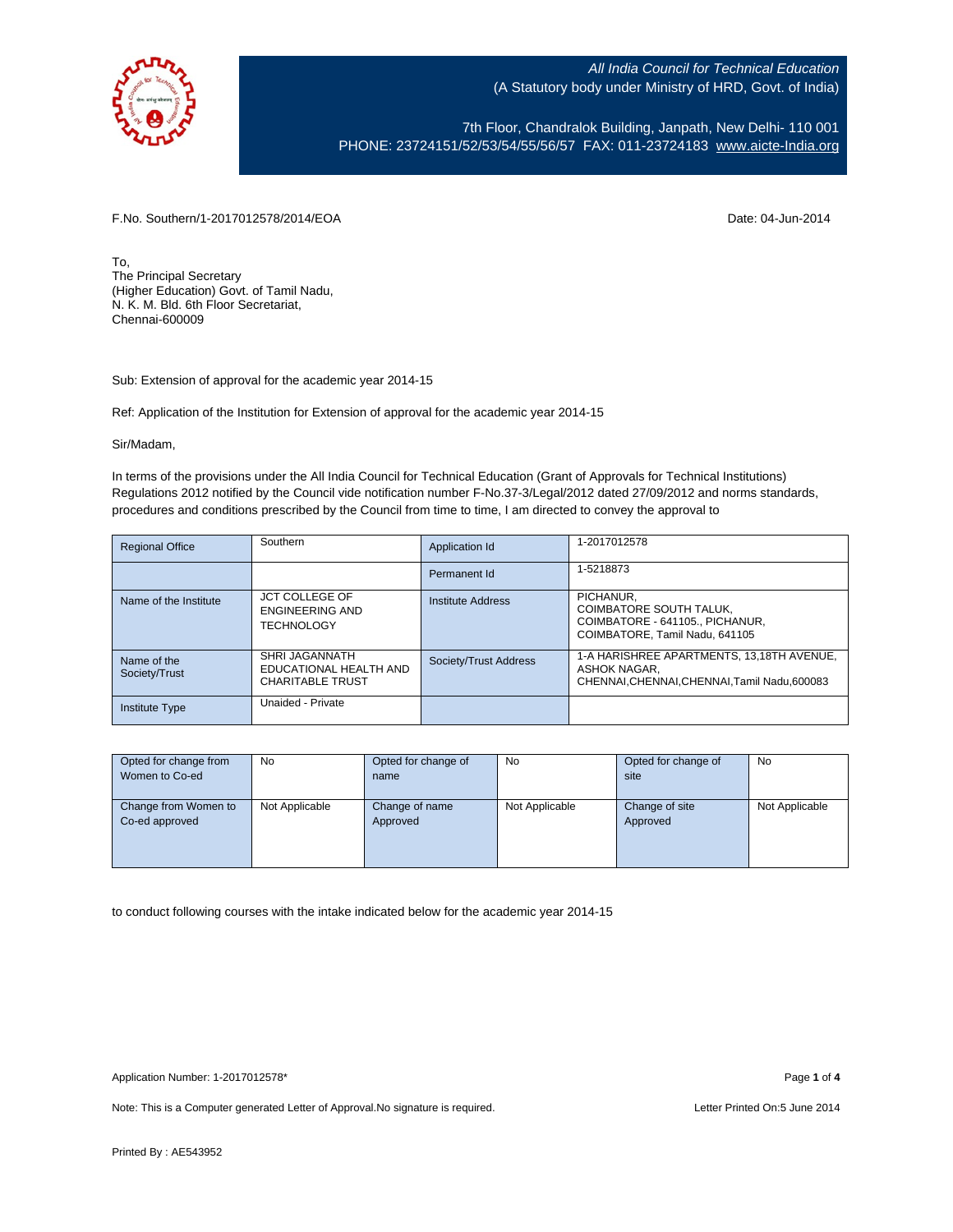

## All India Council for Technical Education (A Statutory body under Ministry of HRD, Govt. of India)

7th Floor, Chandralok Building, Janpath, New Delhi- 110 001 PHONE: 23724151/52/53/54/55/56/57 FAX: 011-23724183 [www.aicte-India.org](http://www.aicte-india.org/)

| Application Id: 1-2017012578                          |              | Course                                    |                                                                   | <b>Affiliating Body</b>    |                             |                |                              |                     |                                          |   |
|-------------------------------------------------------|--------------|-------------------------------------------|-------------------------------------------------------------------|----------------------------|-----------------------------|----------------|------------------------------|---------------------|------------------------------------------|---|
|                                                       |              |                                           |                                                                   |                            |                             |                | NRI Approval status          | PIO Approval status | Foreign Collaboration<br>Approval status |   |
| Program                                               | Shift        | Level                                     |                                                                   | Full/Part Time             |                             | Intake 2013-14 | Intake Approved for<br>14-15 |                     |                                          |   |
| <b>ENGINEERING</b><br>AND<br><b>TECHNOLOGY</b>        | 1st<br>Shift | <b>POST</b><br><b>GRADUA</b><br>TE        | <b>ENGINEERING</b><br><b>DESIGN</b>                               | <b>FULL</b><br><b>TIME</b> | Anna University,<br>Chennai | 18             | 18                           | <b>NA</b>           | <b>NA</b>                                | N |
| <b>ENGINEERING</b><br>AND<br><b>TECHNOLOGY</b>        | 1st<br>Shift | <b>POST</b><br><b>GRADUA</b><br>TE        | <b>POWER</b><br><b>ELECTRONICS</b><br><b>AND DRIVES</b>           | <b>FULL</b><br><b>TIME</b> | Anna University,<br>Chennai | 18             | 18                           | <b>NA</b>           | <b>NA</b>                                | N |
| <b>ENGINEERING</b><br><b>AND</b><br><b>TECHNOLOGY</b> | 1st<br>Shift | <b>POST</b><br><b>GRADUA</b><br><b>TE</b> | <b>STRUCTURAL</b><br><b>ENGINEERING</b>                           | <b>FULL</b><br><b>TIME</b> | Anna University,<br>Chennai | 18             | 18                           | <b>NA</b>           | <b>NA</b>                                | N |
| <b>ENGINEERING</b><br>AND<br><b>TECHNOLOGY</b>        | 1st<br>Shift | <b>POST</b><br><b>GRADUA</b><br>TE        | <b>VLSI DESIGN</b>                                                | <b>FULL</b><br><b>TIME</b> | Anna University,<br>Chennai | 18             | 18                           | <b>NA</b>           | <b>NA</b>                                | Ν |
| <b>ENGINEERING</b><br>AND<br><b>TECHNOLOGY</b>        | 1st<br>Shift | <b>UNDER</b><br><b>GRADUA</b><br>TE       | <b>AUTOMOBILE</b><br><b>ENGINEERING</b>                           | <b>FULL</b><br><b>TIME</b> | Anna University,<br>Chennai | 60             | 60                           | <b>NA</b>           | <b>NA</b>                                | N |
| <b>ENGINEERING</b><br>AND<br><b>TECHNOLOGY</b>        | 1st<br>Shift | <b>UNDER</b><br><b>GRADUA</b><br>TE       | <b>CIVIL</b><br><b>ENGINEERING</b>                                | <b>FULL</b><br><b>TIME</b> | Anna University,<br>Chennai | 60             | 60                           | <b>NA</b>           | <b>NA</b>                                | N |
| <b>ENGINEERING</b><br>AND<br><b>TECHNOLOGY</b>        | 1st<br>Shift | <b>UNDER</b><br><b>GRADUA</b><br>TE       | <b>COMPUTER</b><br><b>SCIENCE AND</b><br><b>ENGINEERING</b>       | <b>FULL</b><br><b>TIME</b> | Anna University,<br>Chennai | 60             | 60                           | <b>NA</b>           | <b>NA</b>                                | Ν |
| <b>ENGINEERING</b><br>AND<br><b>TECHNOLOGY</b>        | 1st<br>Shift | <b>UNDER</b><br><b>GRADUA</b><br>TE.      | <b>ELECTRICAL AND</b><br><b>ELECTRONICS</b><br><b>ENGINEERING</b> | <b>FULL</b><br>TIME        | Anna University,<br>Chennai | 60             | 60                           | <b>NA</b>           | <b>NA</b>                                | N |
| <b>ENGINEERING</b><br>AND<br><b>TECHNOLOGY</b>        | 1st<br>Shift | <b>UNDER</b><br><b>GRADUA</b><br>TE.      | <b>ELECTRONICS &amp;</b><br>COMMUNICATION<br>ENGG                 | <b>FULL</b><br><b>TIME</b> | Anna University,<br>Chennai | 120            | 120                          | <b>NA</b>           | <b>NA</b>                                | N |

Application Number: 1-2017012578\* Page **2** of **4**

Note: This is a Computer generated Letter of Approval. No signature is required. Letter Printed On:5 June 2014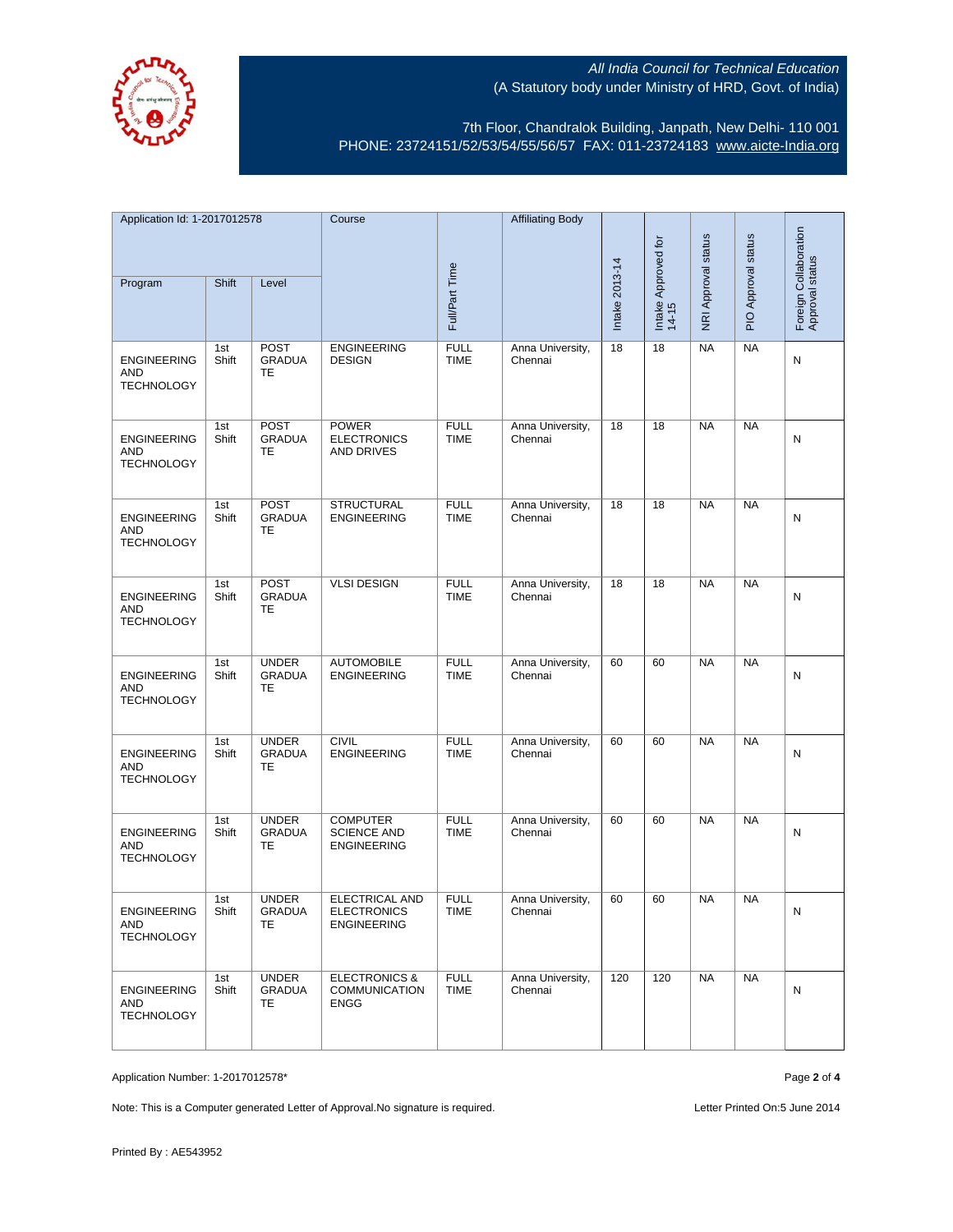

## All India Council for Technical Education (A Statutory body under Ministry of HRD, Govt. of India)

7th Floor, Chandralok Building, Janpath, New Delhi- 110 001 PHONE: 23724151/52/53/54/55/56/57 FAX: 011-23724183 [www.aicte-India.org](http://www.aicte-india.org/)

| Application Id: 1-2017012578                          |              | Course                                     |                                         | <b>Affiliating Body</b>    |                             | Approved for   |                           | PIO Approval status | Foreign Collaboration<br>Approval status |   |
|-------------------------------------------------------|--------------|--------------------------------------------|-----------------------------------------|----------------------------|-----------------------------|----------------|---------------------------|---------------------|------------------------------------------|---|
| Program                                               | Shift        | Level                                      |                                         | Full/Part Time             |                             | Intake 2013-14 | Intake $\overline{14-15}$ | NRI Approval status |                                          |   |
| <b>ENGINEERING</b><br><b>AND</b><br><b>TECHNOLOGY</b> | 1st<br>Shift | <b>UNDER</b><br><b>GRADUA</b><br><b>TE</b> | <b>FOOD</b><br><b>TECHNOLOGY</b>        | <b>FULL</b><br><b>TIME</b> | Anna University,<br>Chennai | $\Omega$       | 60                        | <b>NA</b>           | <b>NA</b>                                | N |
| <b>ENGINEERING</b><br><b>AND</b><br><b>TECHNOLOGY</b> | 1st<br>Shift | <b>UNDER</b><br><b>GRADUA</b><br><b>TE</b> | <b>MECHANICAL</b><br><b>ENGINEERING</b> | <b>FULL</b><br><b>TIME</b> | Anna University,<br>Chennai | 120            | 120                       | <b>NA</b>           | <b>NA</b>                                | N |
| <b>ENGINEERING</b><br><b>AND</b><br><b>TECHNOLOGY</b> | 1st<br>Shift | <b>UNDER</b><br><b>GRADUA</b><br><b>TE</b> | PETROCHEMICAL<br><b>ENGINEERING</b>     | <b>FULL</b><br><b>TIME</b> | Anna University,<br>Chennai | 120            | 120                       | <b>NA</b>           | <b>NA</b>                                | N |
| <b>ENGINEERING</b><br><b>AND</b><br><b>TECHNOLOGY</b> | 1st<br>Shift | <b>UNDER</b><br><b>GRADUA</b><br><b>TE</b> | PETROLEUM<br><b>ENGINEERING</b>         | <b>FULL</b><br><b>TIME</b> | Anna University,<br>Chennai | 60             | 60                        | <b>NA</b>           | <b>NA</b>                                | N |

• Validity of the course details may be verified at www.aicte-india.org>departments>approvals

The above mentioned approval is subject to the condition that JCT COLLEGE OF ENGINEERING AND TECHNOLOGY shall follow and adhere to the Regulations, guidelines and directions issued by AICTE from time to time and the undertaking / affidavit given by the institution along with the application submitted by the institution on portal and subsequently upload and update the student/ faculty/ other data on portal as per the time schedule which will be intimated by AICTE.

In case of any differences in content in this Computer generated Extension of Approval Letter, the content/information as approved by the Executive Council / General Council as available on the record of AICTE shall be final and binding.

Note: This is a Computer generated Letter of Approval. No signature is required. Letter Printed On:5 June 2014